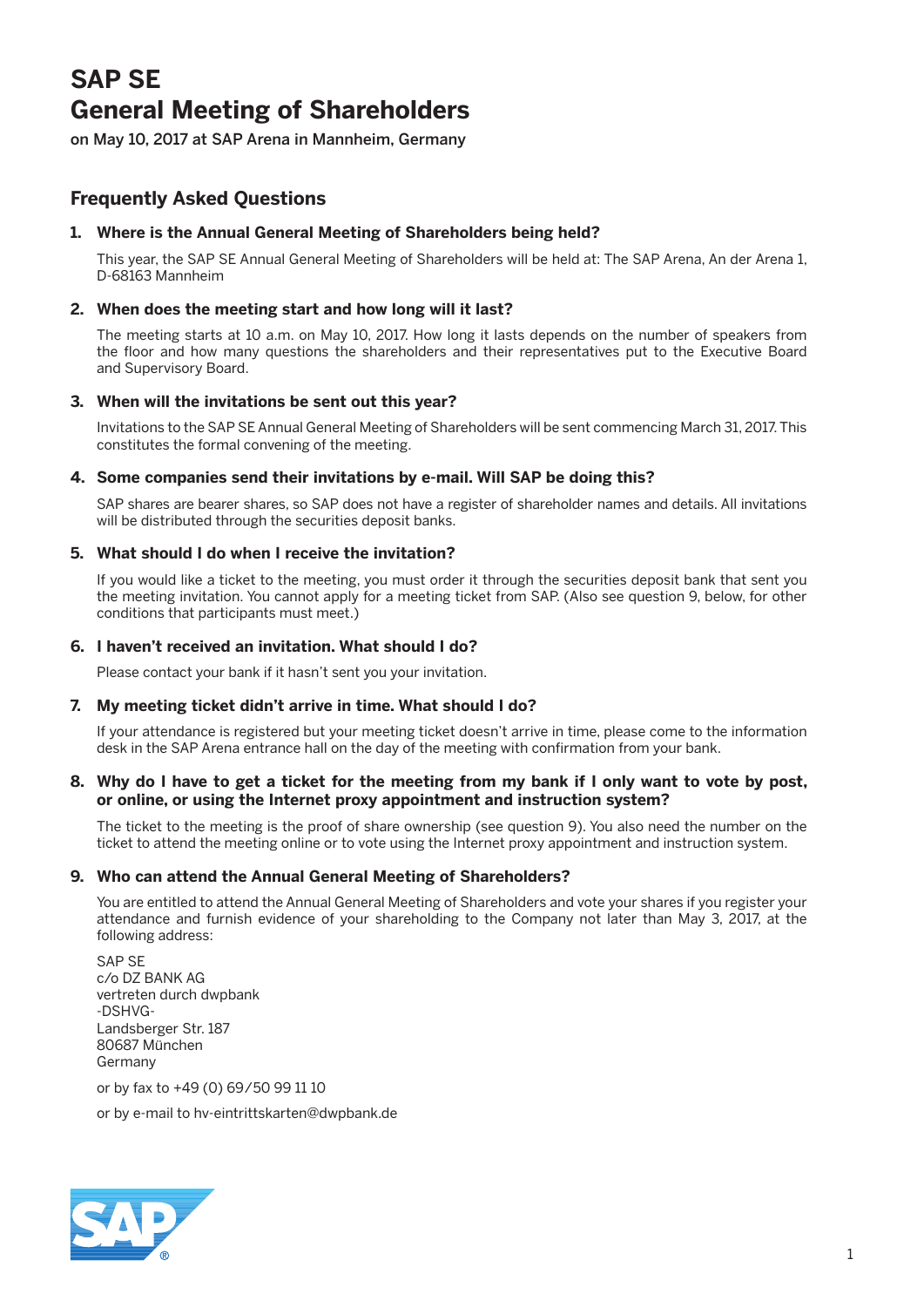SAP SE must receive your registration in German or English in text form. "In text form" means given in writing or fax identifying the person giving the statement (last name, first name, and address) and having a signature or other identifiable indication of the person who completed the document. The evidence of shareholding must be submitted in the form of evidence prepared in text form by a depositary institution in German or English. The evidence of shareholding must refer to and be true as of the record date, which is the beginning of April 19, 2017. To attend and vote, you must be the shareholder on the record date.

#### **10. Can I attend the meeting if I sell my shares before the meeting date?**

 You can attend if you have furnished evidence that you owned SAP shares on the record date (midnight at the beginning of April 19, 2017) and your attendance was registered not later than May 3, 2017, at the address notified for that purpose. You can still attend if you sell your shares after the record date.

#### **11. Can I vote by post?**

 Postal votes must be in writing on the postal vote form. The form is part of the admission ticket and is also available online at www.sap.com/agm. For more information about how to vote by post, see page 9 in the invitation to the Annual General Meeting of Shareholders.

#### **12. How do I instruct the Company to vote on my behalf?**

 Before or at the meeting, you can give instructions to a proxy provided by the Company. For more details, see page 11 in the invitation to the Annual General Meeting of Shareholders.

#### **13. Can I appoint proxies on the Internet and instruct them how to vote my shares?**

 We offer our shareholders Internet facilities to appoint and instruct proxies provided by the Company. The procedure is as for attendance in person, that is to say, whether you wish to order an entrance ticket for the Annual General Meeting of Shareholders and vote your shares yourself, or whether you wish to appoint a proxy, you must first register and submit evidence of your shareholding in time. To access the Internet proxy instruction system, go to www.sap.com/agm.

#### **14. Can I vote my shares on the Internet myself?**

 This year again, we are able to offer real online attendance. Participants can follow a live Internet stream of the entire Meeting, vote their shares in real time, and inspect the attendance register online.

#### **15. Is there free parking for cars?**

 The parking lot at SAP Arena has space for 2,700 cars. There is a map on the meeting ticket showing the parking lots.

#### **16. Does SAP provide complimentary bus and rail tickets to the meeting?**

 Yes – with your meeting ticket, you will be sent a free pass for the entire VRN (local public transportation company) network, valid on the day of the meeting.

#### **17. Why are there security checks?**

 SAP wishes to provide a safe environment for people attending the Annual General Meeting of Shareholders. There will be the usual security checks as people arrive for the meeting.

#### **18. Where can I obtain evidence of attendance for my tax return?**

 The attendance certificate is at the back of the ballot card book that you will receive when you arrive and hand in your ticket. Please detach it from the ballot card book and keep it.